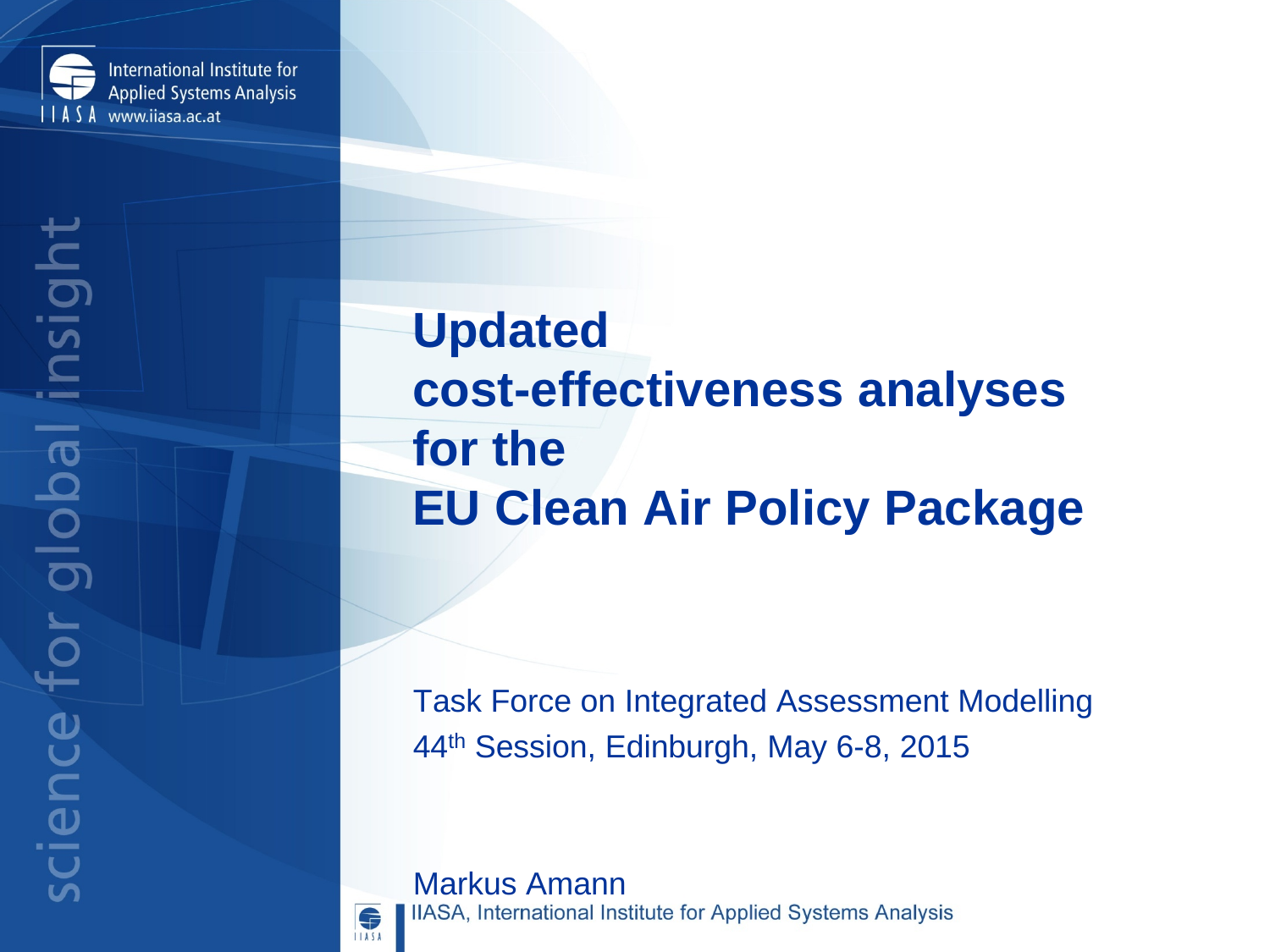#### **Origin of PM2.5 - 2009**

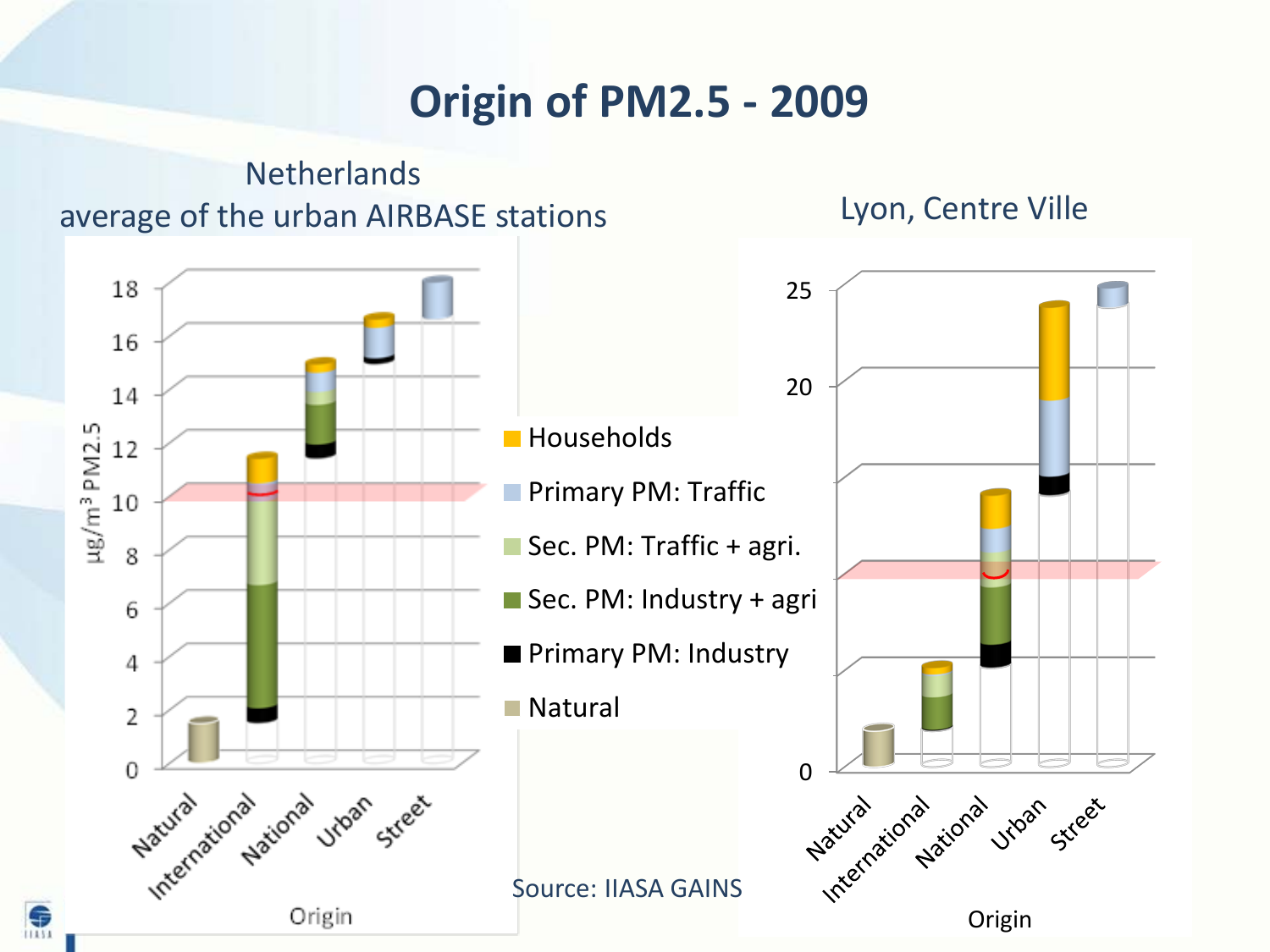#### **TSAP work in 2014/15**

- New analyses for Working Party on Environment (WPE) of the European Council:
	- Incorporation of new statistical information
	- Updated NEC proposal

- For the European Parliament:
	- Interactions with recent climate policy decisions

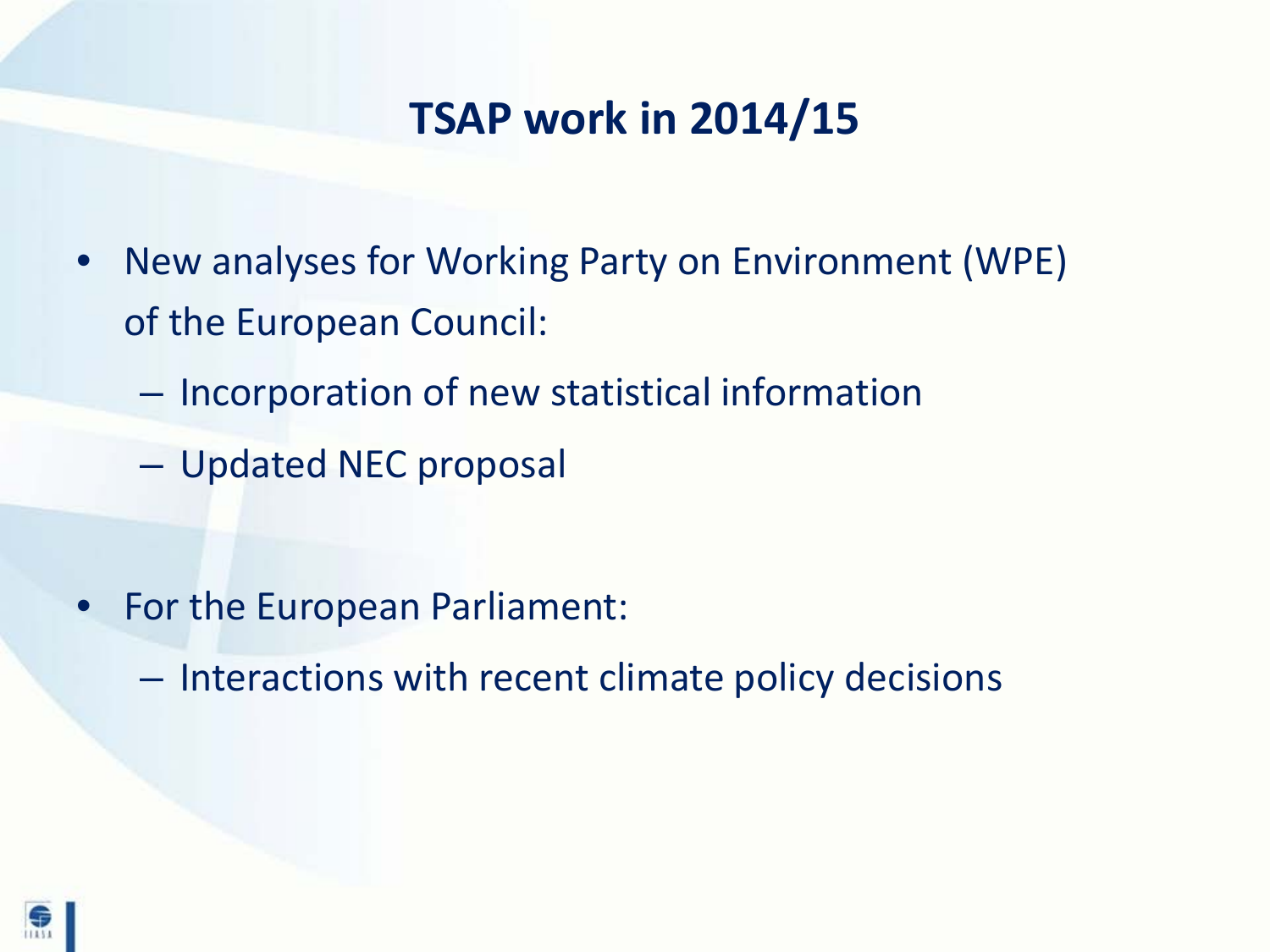## **Objectives of bilateral consultations with MS conducted under the auspices of the WPE**

- 1. Eliminate potential misunderstandings (e.g., in model results, input data, or national statistics)
- 2. Spot and correct obvious mistakes in input data
- 3. Identify differences in perspectives on future development, and assess their relevance on overall outcomes (i.e., national emission ceilings or relative changes in emissions over time)
- 4. Summarize and report to Commission and Member States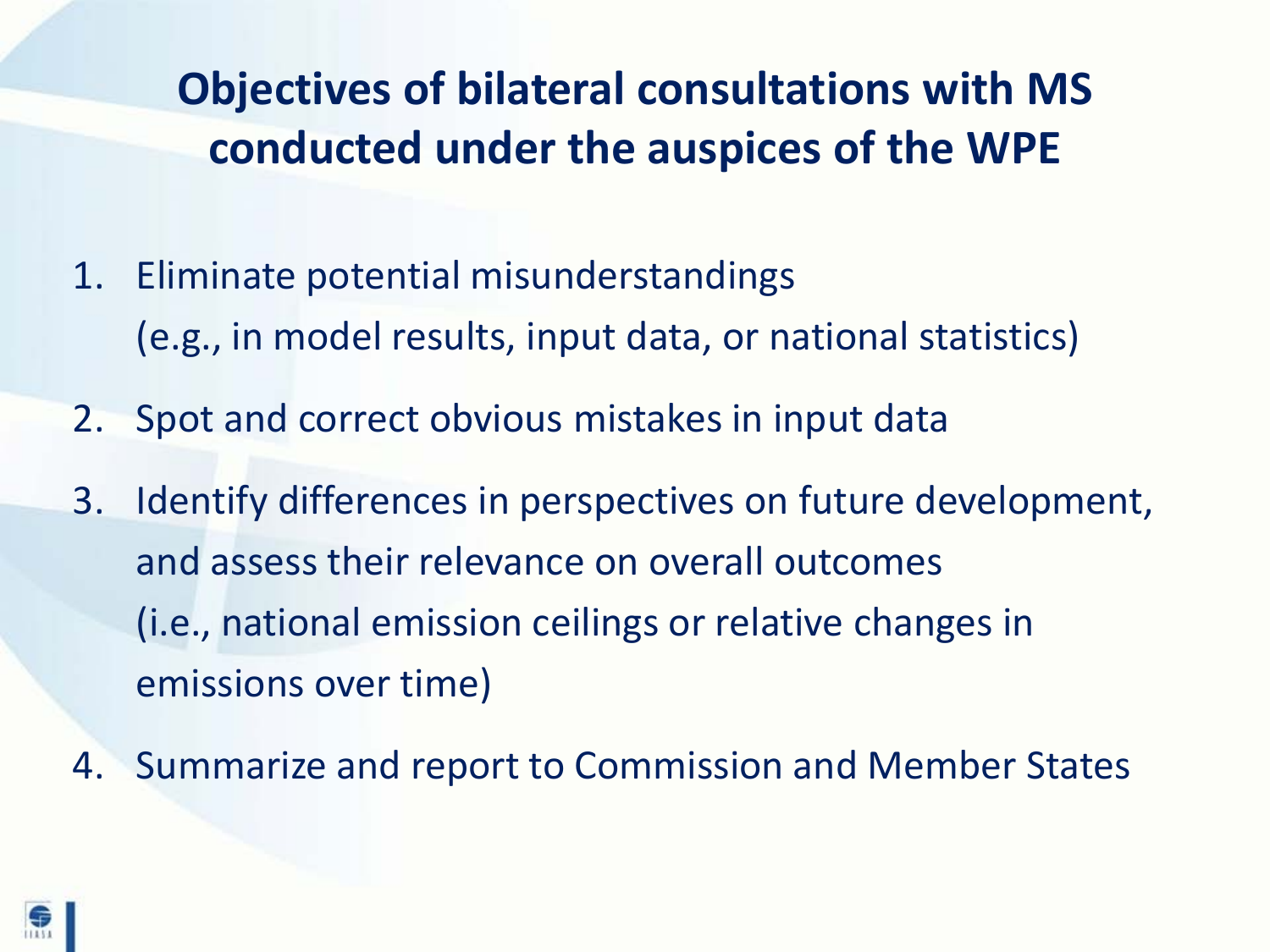#### **Bilateral consultations with all 28 MS**

- Bilateral contacts with all 28 Member States
	- 24 meetings at IIASA, 1 video-conference, 3 MS via e-mail exchange
- More than 110 experts involved
- Completed in July 2014

- Results were incorporated into GAINS thereafter
- Minutes of meetings in provided in updated TSAP 13 Report
- Implementation in GAINS documented in TSAP 14 + TSAP 16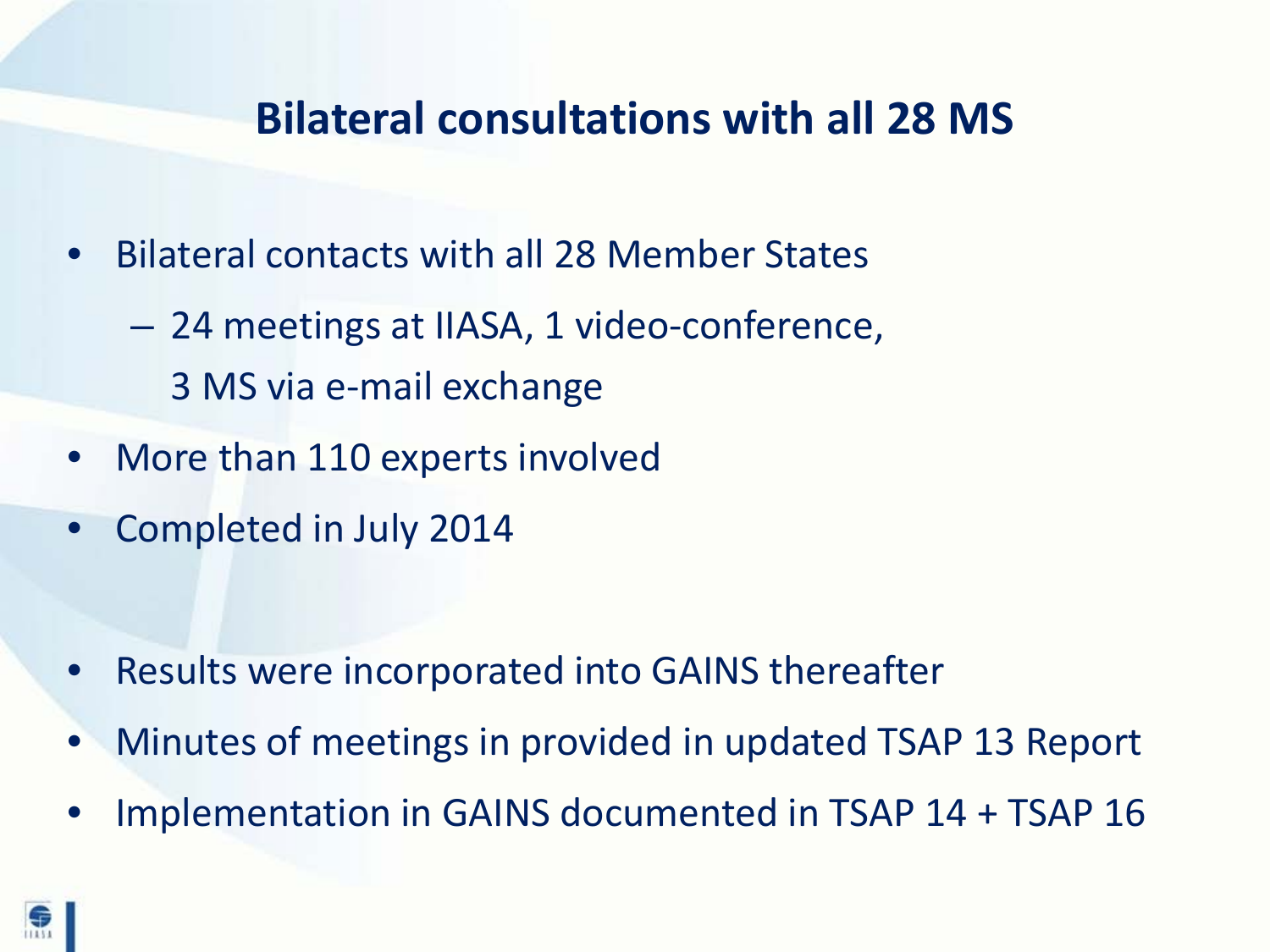## **Recurring issues (1): Discrepancies in 2005 emission inventories between GAINS/TSAP and national 2014 submissions**

#### Changes in emission inventories for 2005 between 2012 and 2014 submissions

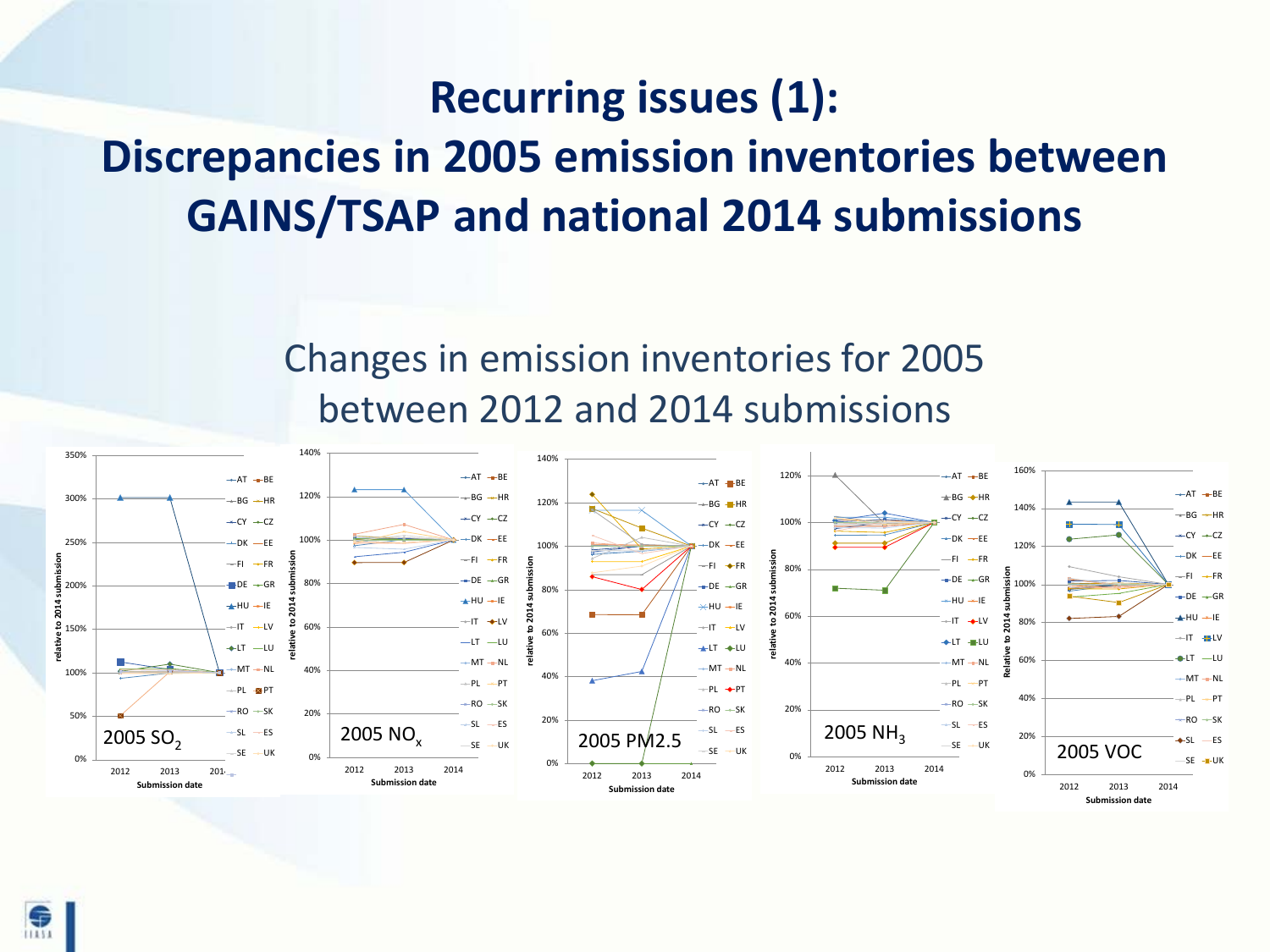## **Frequent reasons for discrepancies of 2005 emission inventories**

- Differences in source coverage (e.g., agricultural soils, burning of agricultural waste, etc.).
- Different inventory methods for some sources (PM2.5, NH<sub>3</sub>) (GAINS uses Tier 2 to reflect national circumstances, but many MS still employ Tier 1 that ignores local conditions)
- Discrepancies between national energy statistics used for emission inventories and what has been submitted to EUROSTAT
- Variations in emission factors due to national circumstances; not always well documented, taken into account within plausible limits
- Ongoing further improvements in national inventories; GAINS has been adjusted to forthcoming 2015 submissions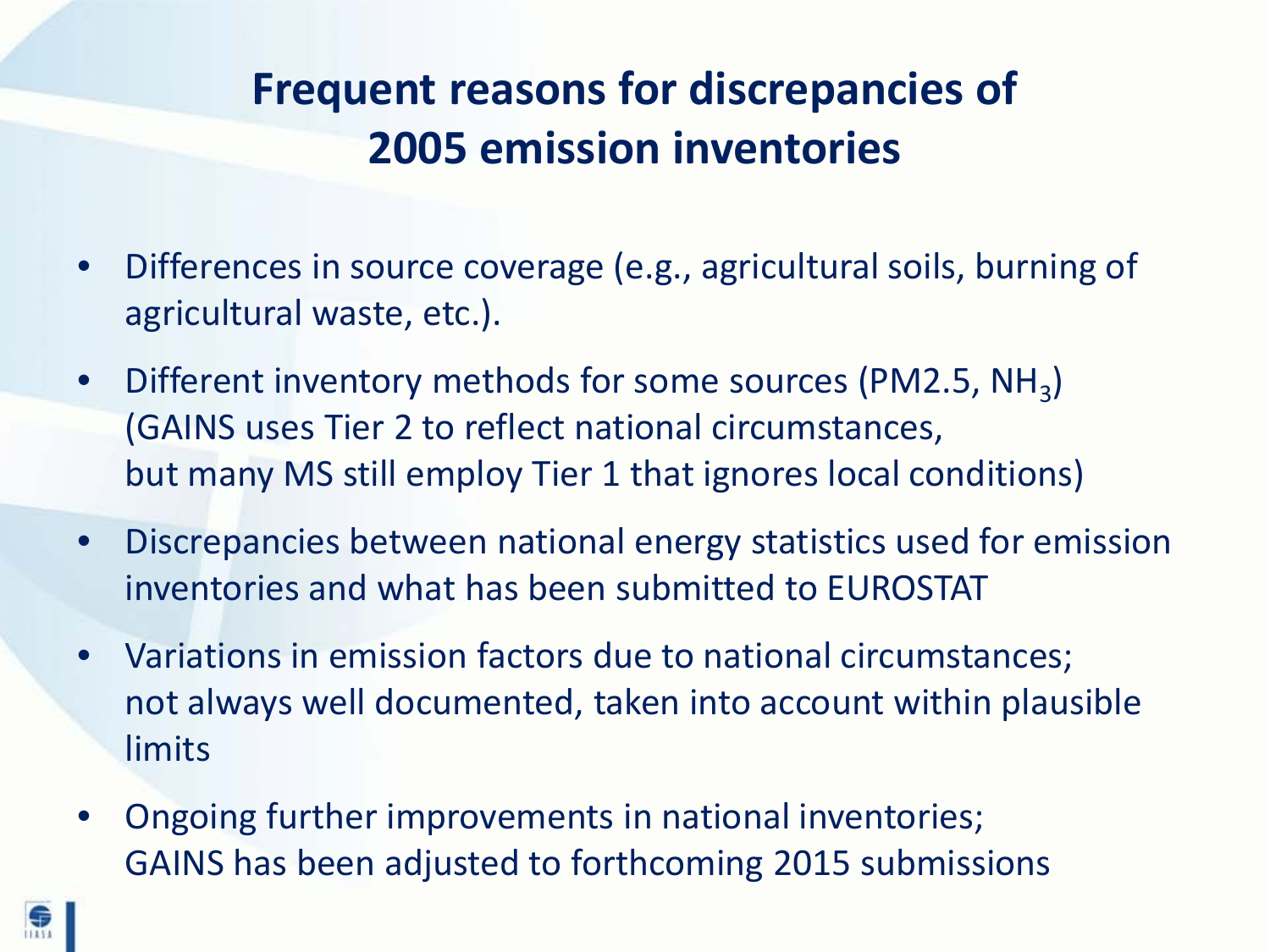# **Overall, good match of updated GAINS 2005 inventories with national 2014 submissions – with exceptions**

|                 | <b>Difference EU-28</b> | # of countries with<br>difference <5% | # of countries with<br>difference > 5% |
|-----------------|-------------------------|---------------------------------------|----------------------------------------|
| SO <sub>2</sub> | $-0.4%$                 | 27                                    | 1                                      |
| $NO_{x}$        | $-0.4%$                 | 22                                    | 6                                      |
| <b>PM2.5</b>    | $+13%$                  | 16                                    | 12                                     |
| NH <sub>3</sub> | $+2%$                   | 19                                    | 9                                      |
| <b>VOC</b>      | $+3%$                   | 17                                    | 11                                     |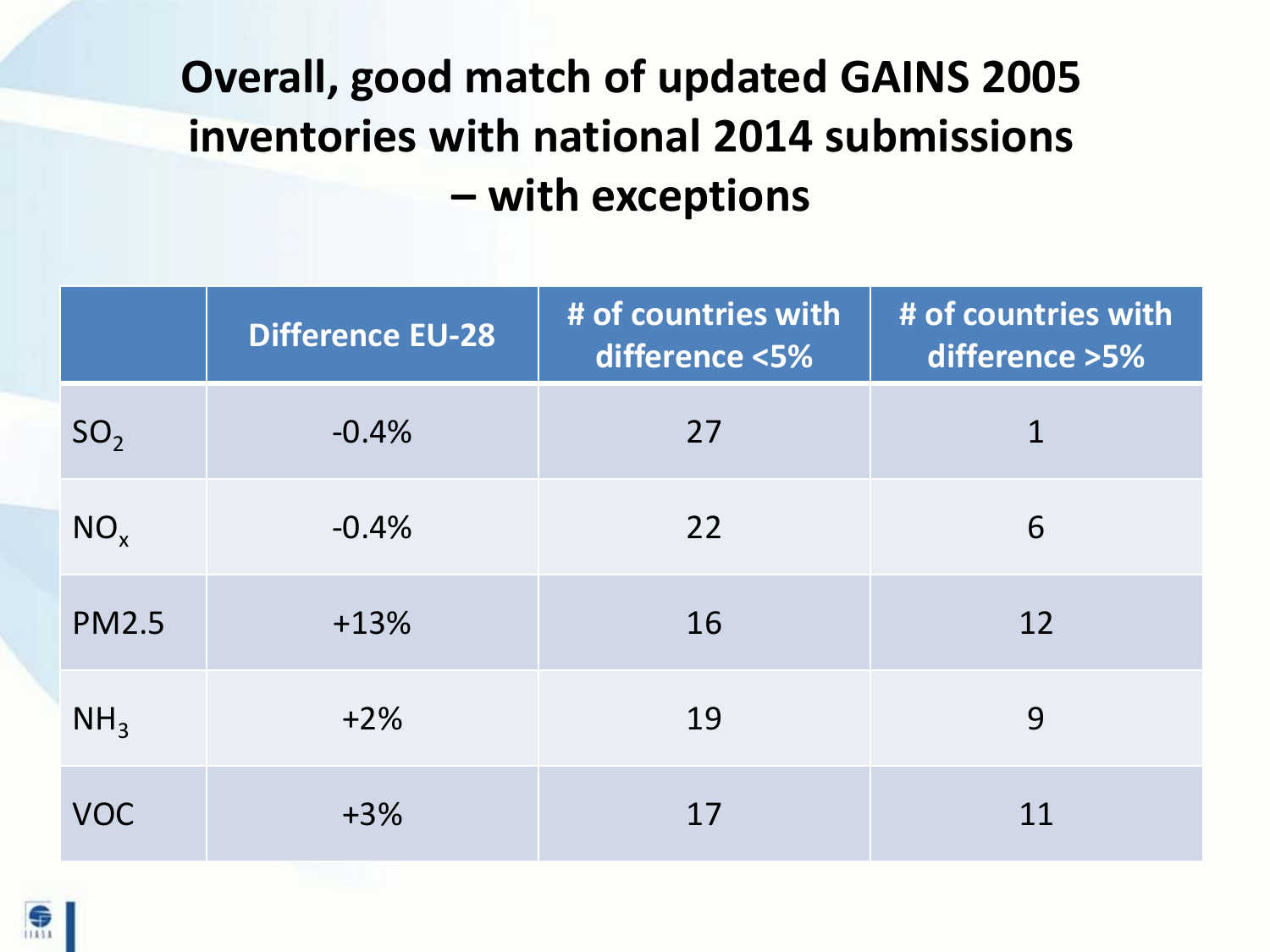## **Recurring issues (2): (Baseline) emission projections for 2030**

• Different activity projections

魚

- Already agreed legislation (e.g., Stage IV for non-road machinery) not always taken into account in national projections
- Different assumptions on the effectiveness of Euro 6, the timing of introduction, and the turnover rate of the vehicle stock
- Many countries assume no change in average emission factors from the ongoing renewal of installations (e.g., for residential combustion and the solvents sector)
- Some countries assume fixed relation between GDP and (the quantity of) personal products containing solvents (hairsprays etc), GAINS assumes saturation at high income levels.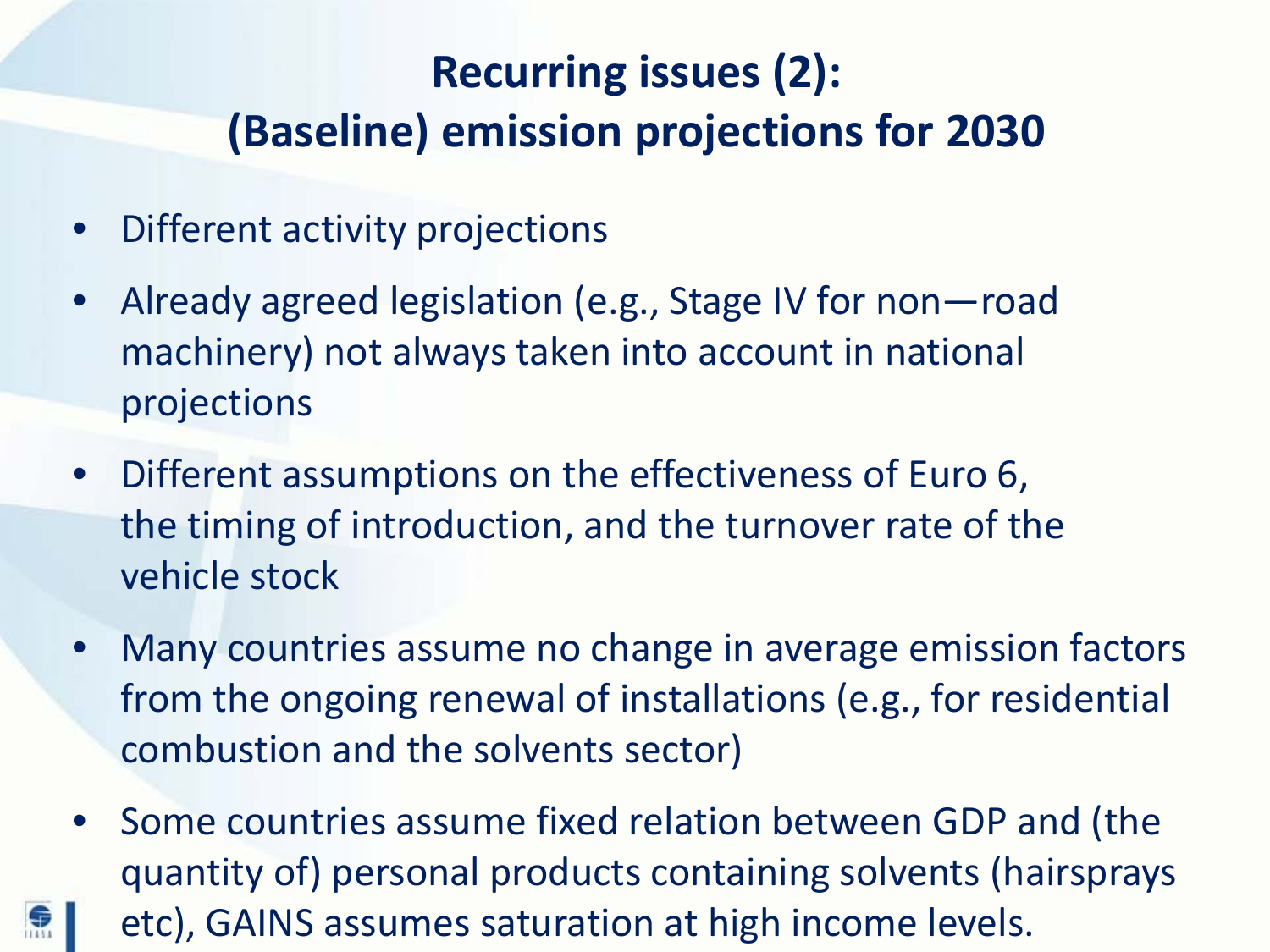## **Recurring issues (3): Future mitigation potentials**

- Activity projections (higher activity levels than assumed in PRIMES/CAPRI)
- Enforcement of the (already existing) ban of agricultural waste burning is considered as unrealistic in some MS
- Different expectations for the Ecodesign directive – new standards as of 2022

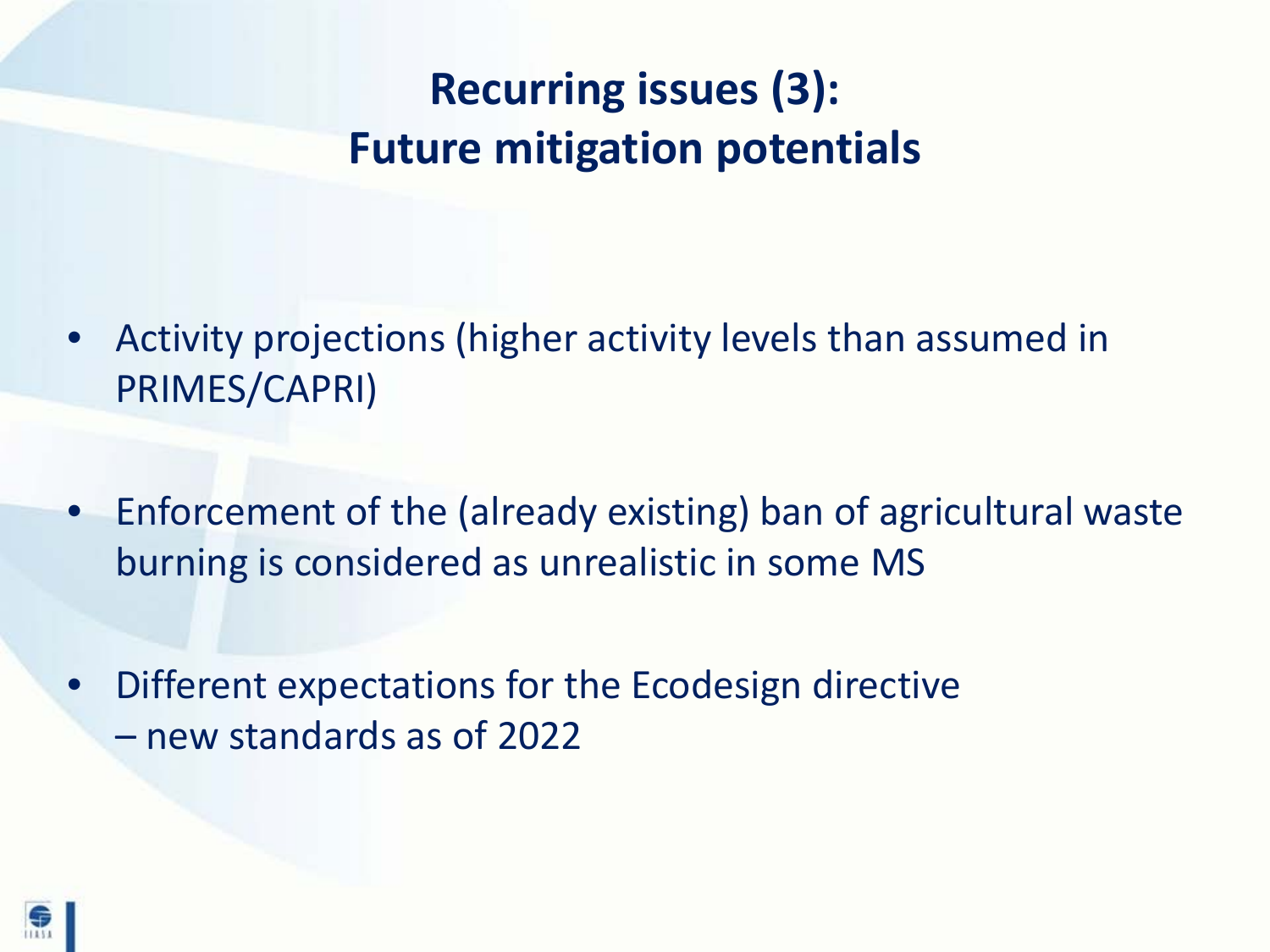## **Recurring issues (4): Projections of future activities**

- Many MS have different perspectives on the future evolution of economic activities, energy use, transport demand and agricultural activities.
- 19 Member States provided (partial) national projections; Original NECs are feasible with one exception
- International consistency of national projections should be assessed.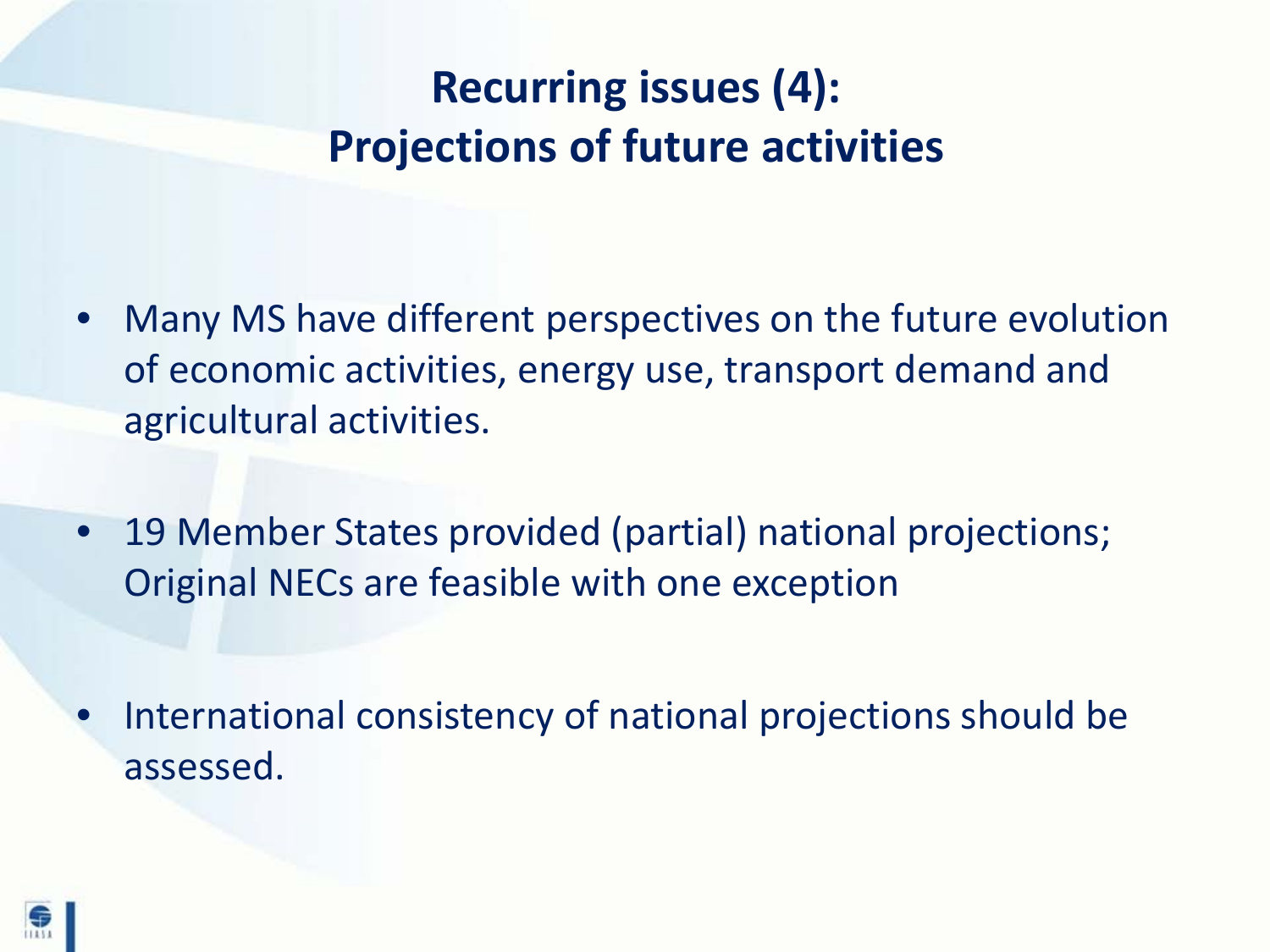## **The updated proposal for National Emission Ceilings in 2030 (EU-28, emissions relative to 2005)**

|                 | 2012   | <b>Original Commission</b><br>proposal for 2030 |          | <b>WPE update</b> |          |
|-----------------|--------|-------------------------------------------------|----------|-------------------|----------|
|                 |        | <b>Baseline</b>                                 | Proposal | <b>Baseline</b>   | Proposal |
| SO <sub>2</sub> | $-48%$ | $-73%$                                          | $-81%$   | $-74%$            | $-81%$   |
| $NO_{x}$        | $-27%$ | $-65%$                                          | $-69%$   | $-63%$            | $-65%$   |
| <b>PM2.5</b>    | $-12%$ | $-27%$                                          | $-51%$   | $-32%$            | $-54%$   |
| NH <sub>3</sub> | $-5%$  | $-7%$                                           | $-27%$   | $-8%$             | $-25%$   |
| <b>VOC</b>      | $-24%$ | $-41%$                                          | $-50%$   | $-40%$            | $-46%$   |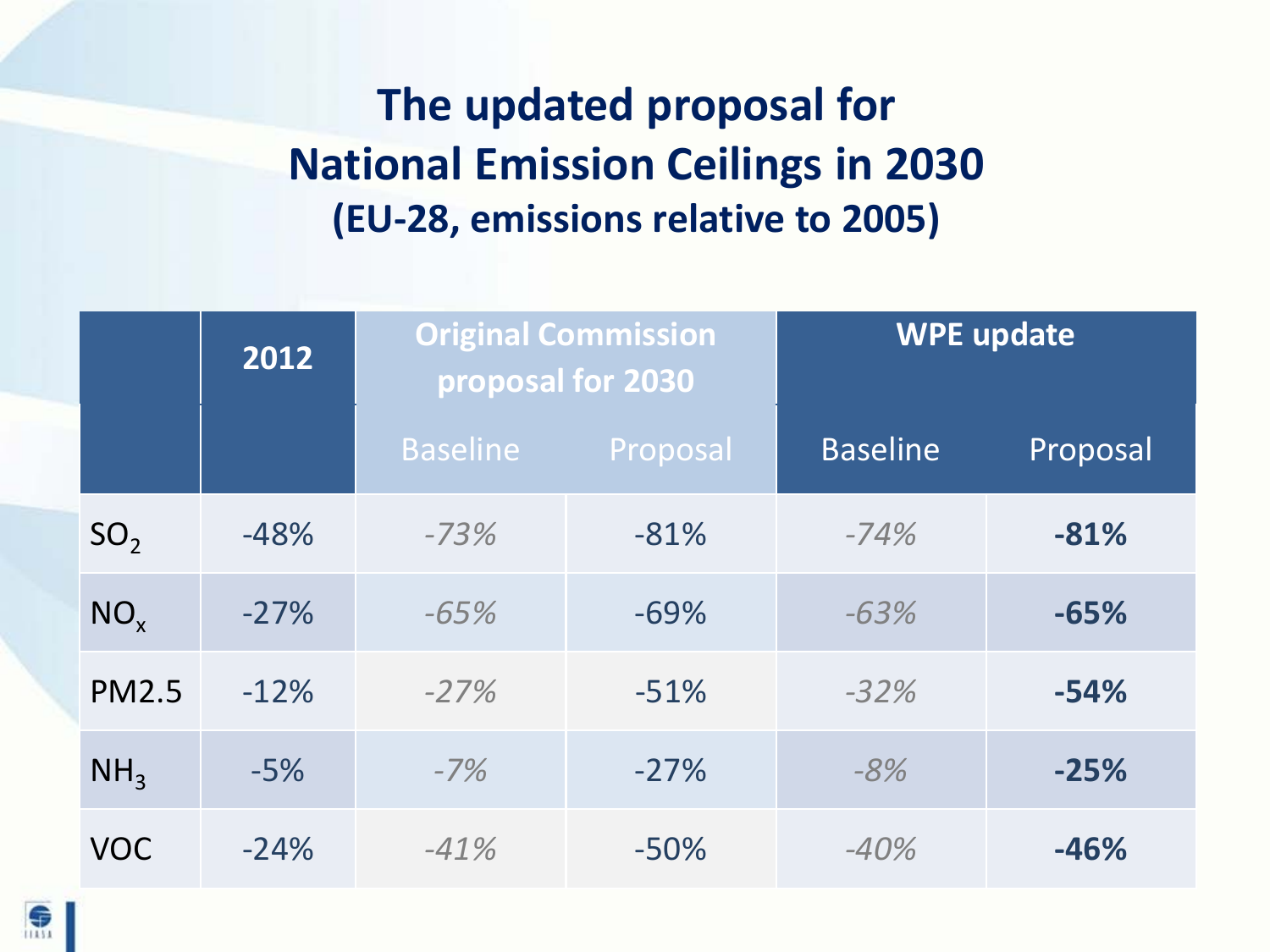# **Costs and benefits of the additional measures**

#### **Costs:**

Air pollution control measures:

**€ 2.2 bn/yr (0.008% of GDP)**

Methane measures:

**Cost savings € 2.4 - 4.0 bn/yr**

Net costs:

**Likely to be negative**

**Benefits:**

Gains in statistical life expectancy from lower PM2.5:

**4.4 months (-50% of 2005)**

Monetized *health* benefits

**€ 35 - 135 bn/yr**

Additional Natura2000 areas protected against eutrophication:

**150,000 km2**

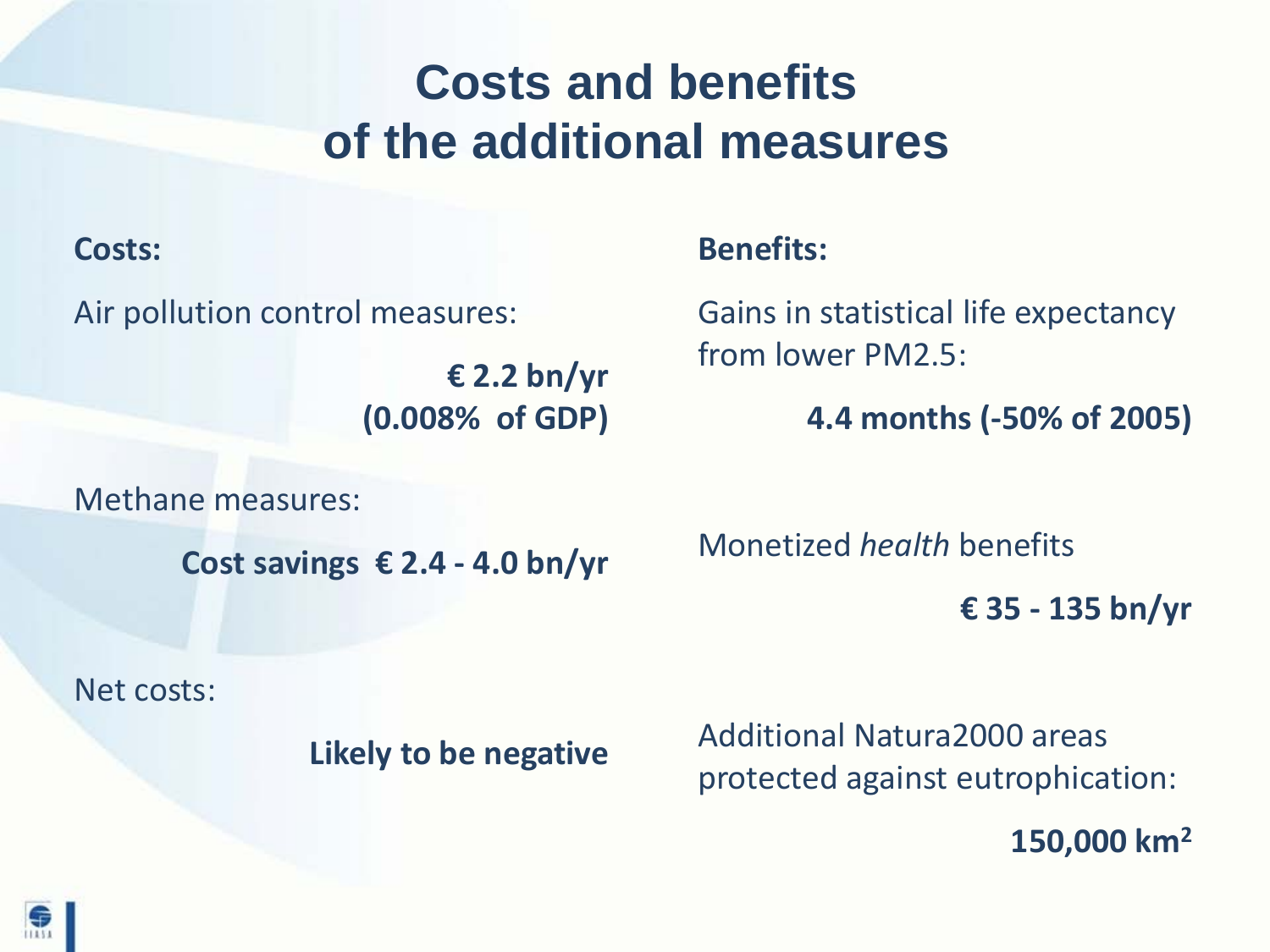#### **Towards the revised ceilings**

- About **half of the PM equivalent emission** reductions for 2030 have **already been achieved in 2012**, and about 60% should be attained when the 2020 targets (Gothenburg Protocol) targets are met.
- **CLE** and projected activity changes **deliver almost 90% of the required SO**<sub>2</sub> reductions by 2030, and more than 95% of the NO<sub>x</sub> **reductions**. Implementation of new EU-wide legislation (i.e., new BAT conclusions, MCP and NRMM directives) would largely fill the remaining gap.
- For **PM2.5, CLE** will **achieve 60%** of the emission reduction, and the IED, MCP, NRMM and Ecodesign directives would further deliver a large part of the additional reduction required.
- CLE and projected activity changes would deliver about **30%** of the reduction for **NH3 and 85% for VOC**.

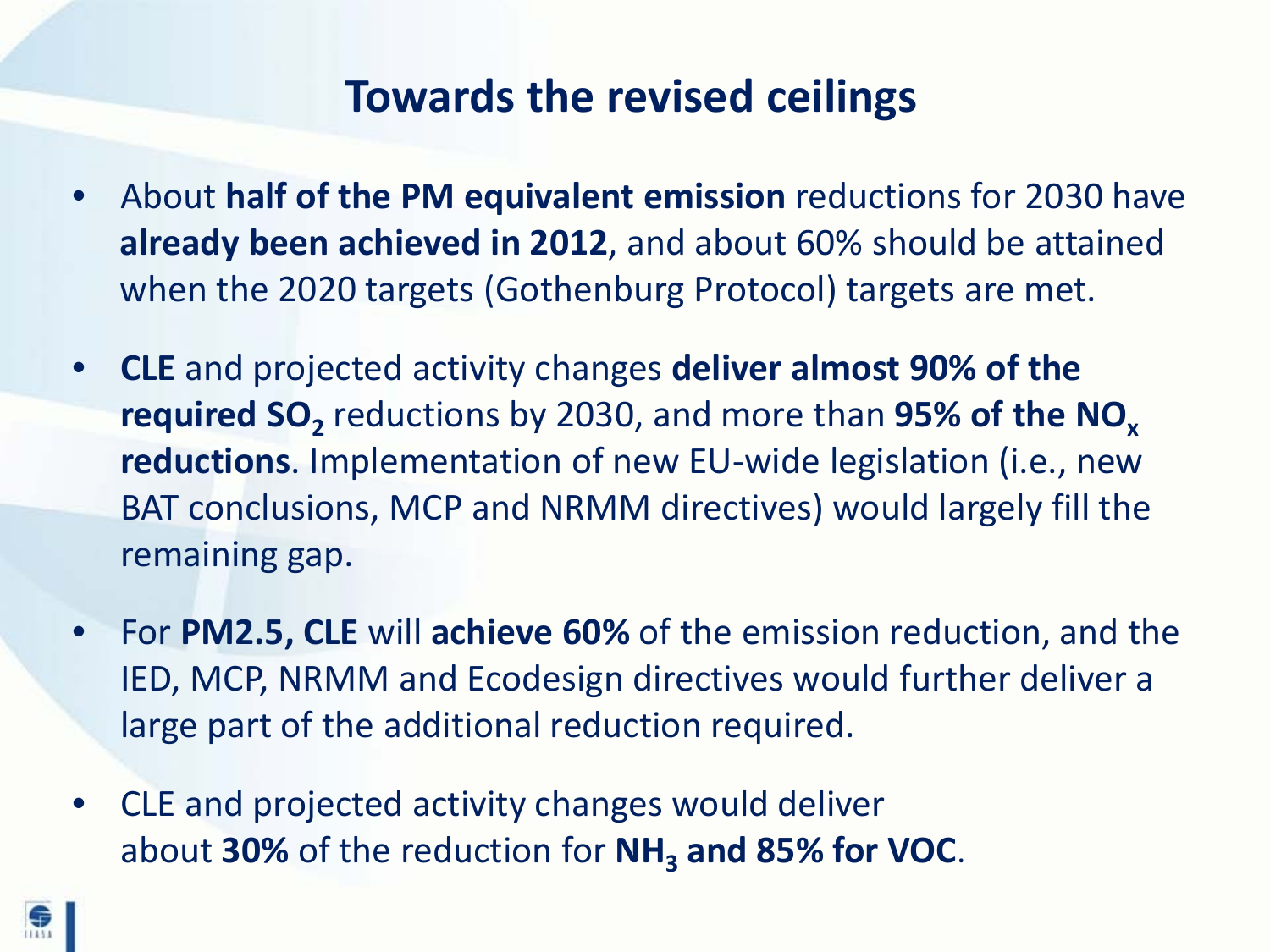## **Conclusions (1)**

- Overwhelming participation of all MS in the bilateral consultations, very constructive attitude.
- The emission reduction requirements proposed by the Commission remain technically feasible for the PRIMES 2013 REFERENCE scenario (with one exception).
- Updated NECs have been produced for WPE; costs decline by one third. The new ceilings are feasible also for the national projections (with one exception)
- Quality and international consistency of emission inventories is critical for cost-effectiveness approach. Are current quality control procedures sufficient?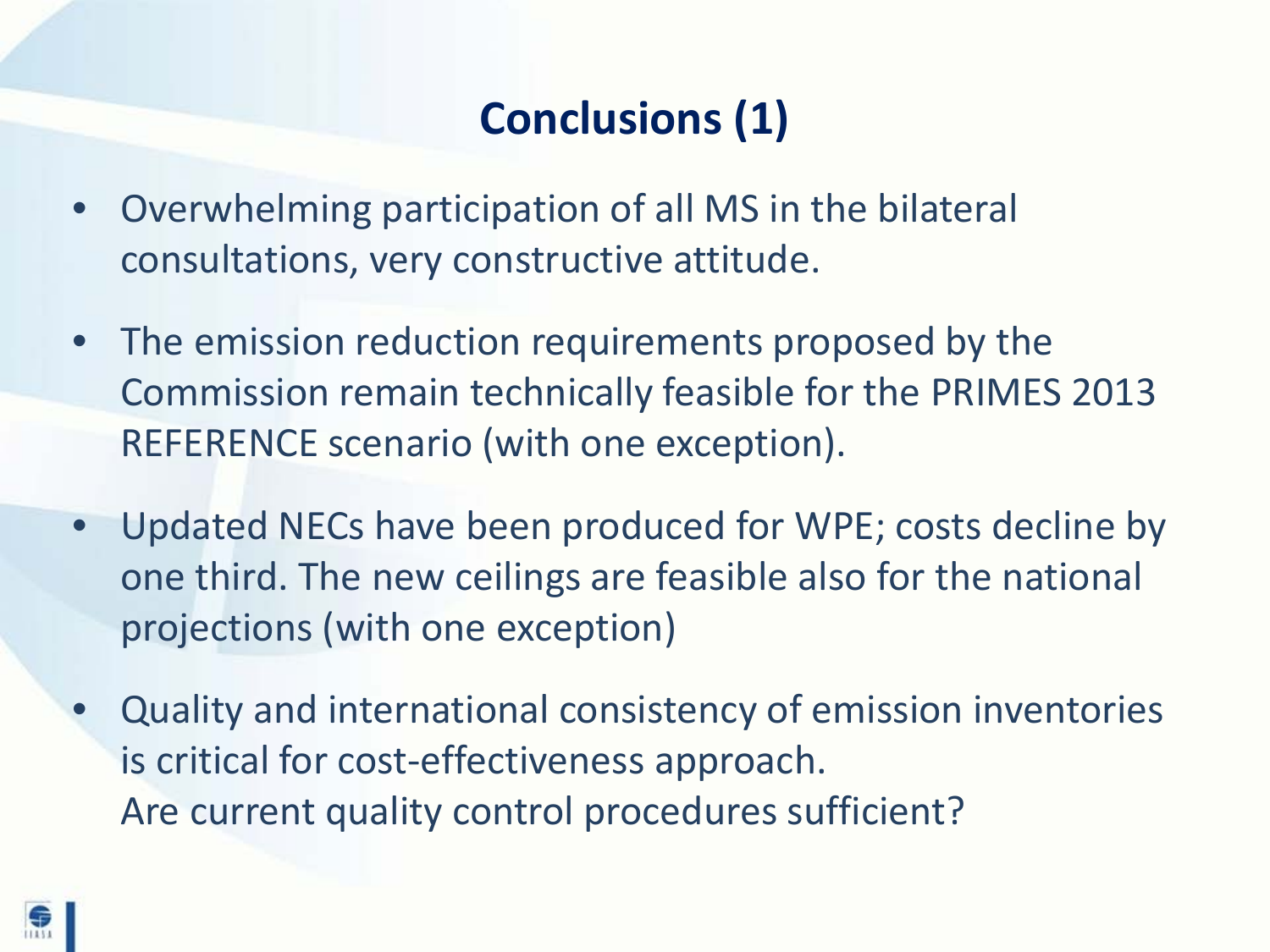### **Supplementary analysis for the European Parliament Context**

- The European Parliament recognizes that climate policies determine, i.a.,
	- costs for additional air pollution control measures,
	- the economically optimal ambition level for further measures (marginal costs = marginal benefits).
- The 2013 Commission proposal for the NEC Directive is based on the PRIMES 2013 REFERENCE energy projection (with energy and climate policies as of spring 2012).
- The 2014 Commission proposal and Council conclusions on climate and energy policy suggest more ambitious targets.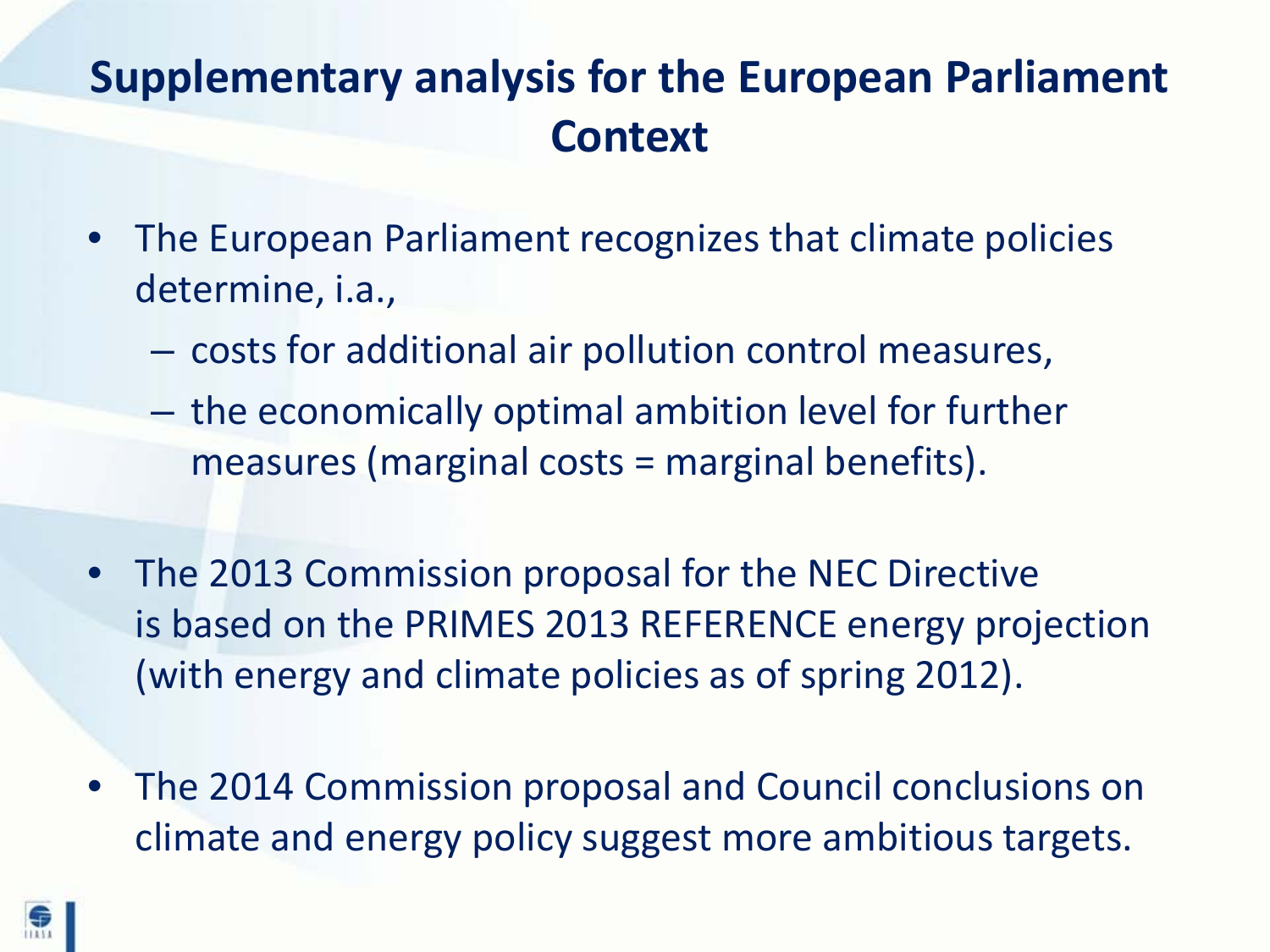### **How would these new targets affect the proposed Clean Air Policy Package?**

- Re-analysis with 'GHG40/EE' scenario of the Commission Impact Assessment supporting the Communication on the 'Policy Framework to 2030'
- -40% GHG, 26.4% renewables, +29.3% energy efficiency in 2030
- -10% energy use compared to PRIMES 2013 REFERENCE

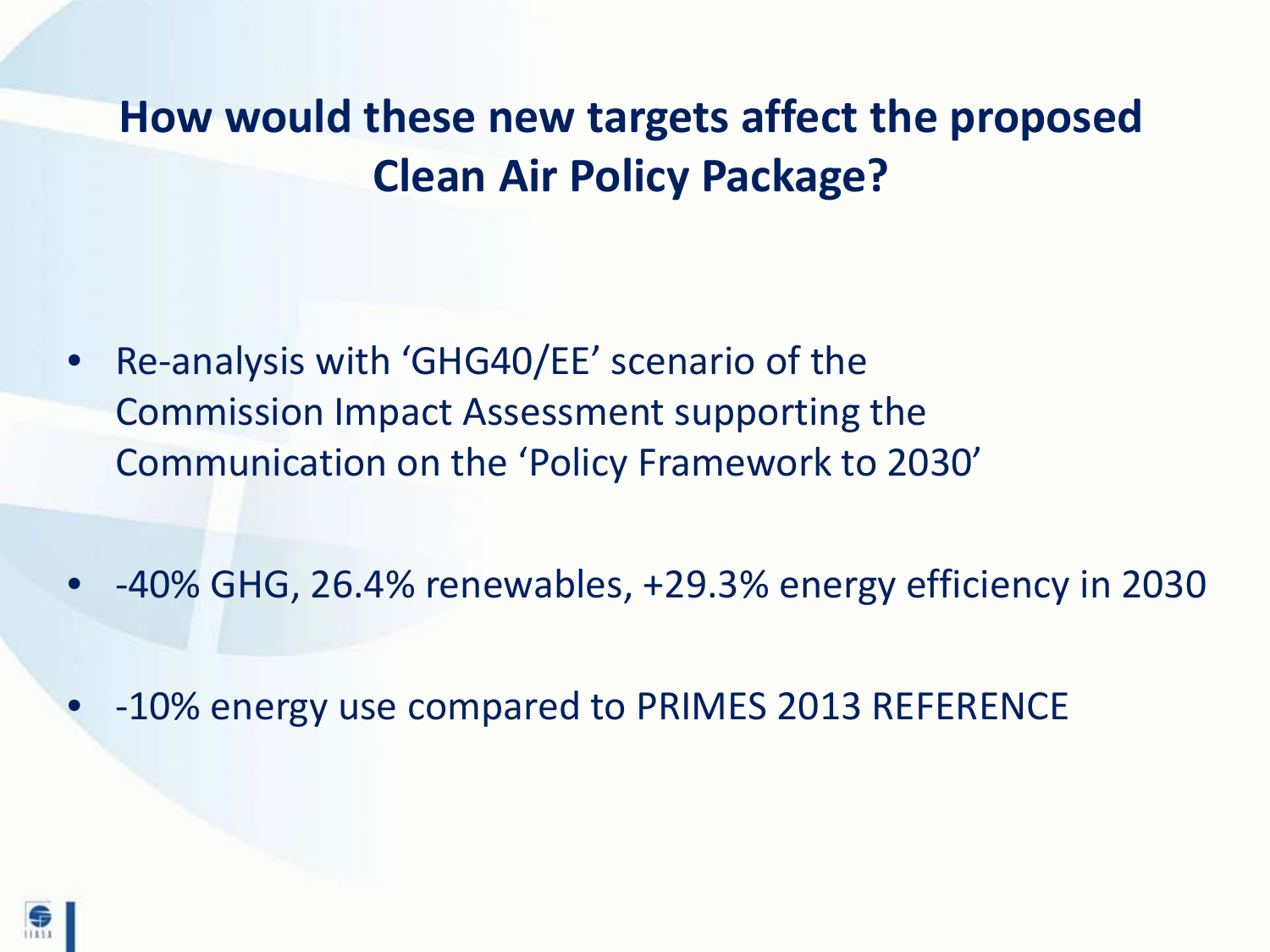### **Commission NEC proposal for 2030: Costs and health benefits**

Implementation of current legislation in 2030

Additional costs to reach proposed Commission target



and maximum technically feasible reductions (100%)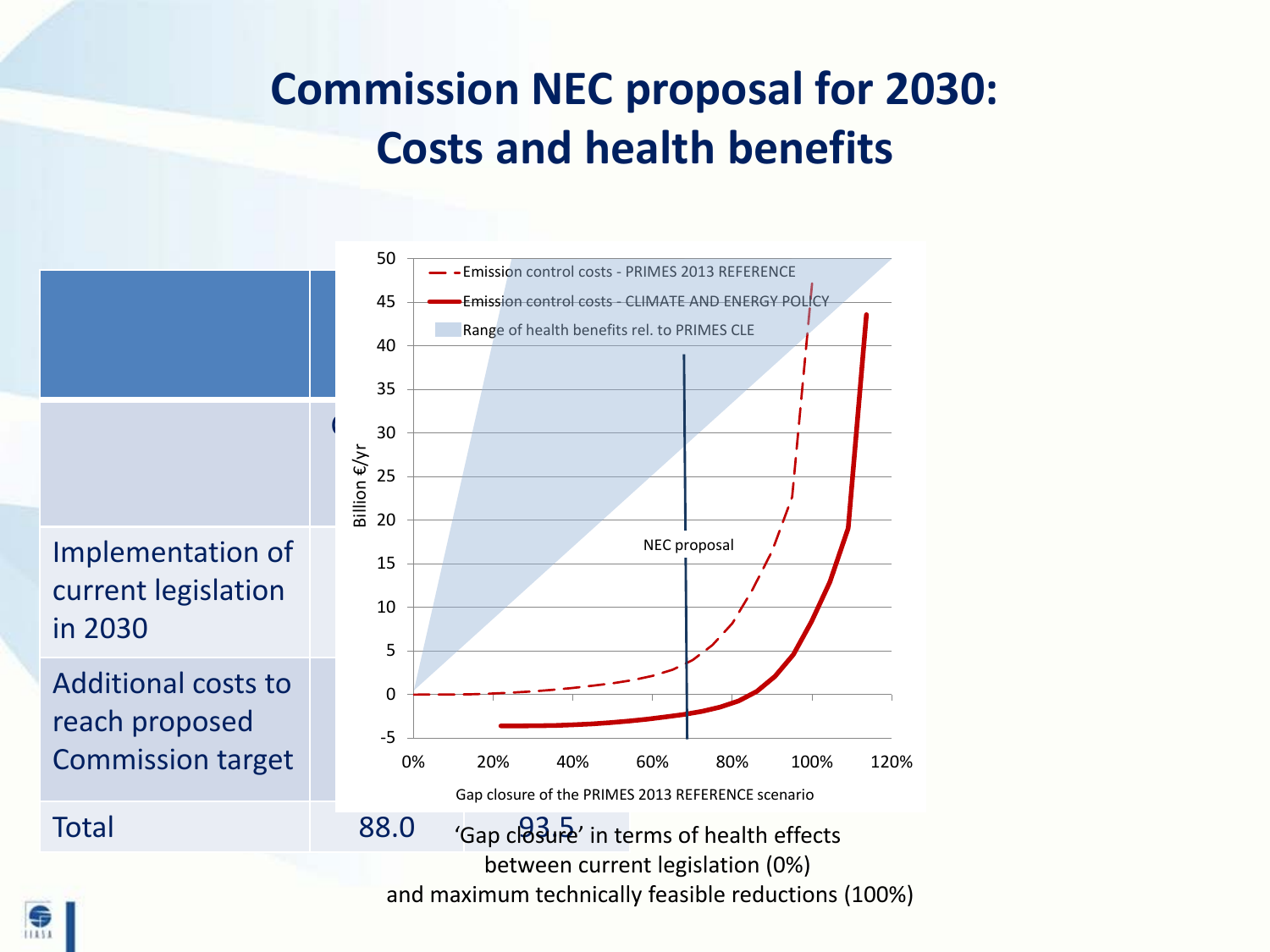## **The economically optimal ambition level: Marginal benefits equal marginal costs**



#### For the PRIMES 2013 REFERENCE scenario:

- Optimal level between 75% and 92% gap closure in 2030
- Commission proposed 67% for 2030 (5% below the optimum in 2025, plus 5 more years for implementation)

#### For the CLIMATE AND ENERGY scenario:

• Optimal ambition level found between 75-92% gap closure of the CLIMATE AND ENERGY scenario, corresponding to 92-106% of the original scenario.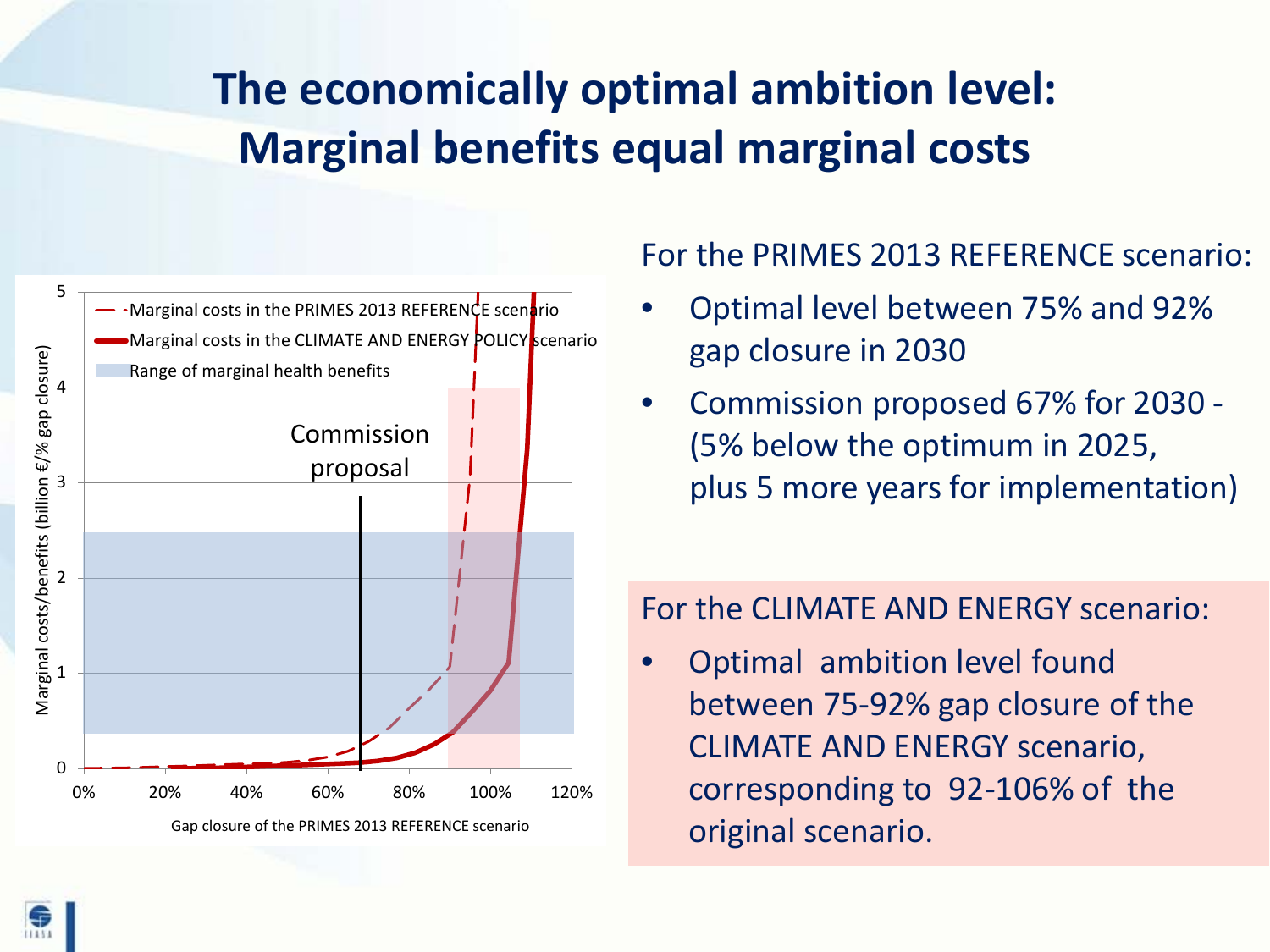## **Conclusions (2)**

The economically optimal ambition level (for the most conservative monetization of health benefits (75% gap closure)):

- Would save annually additional 16,200 cases of premature deaths/yr (+7%) - or 140,000 life years compared to the Commission proposal
- Total air pollution control costs  $\epsilon$  2.2 bn/yr lower  $(£91.3 \text{ bn/yr instead of } €93.5 \text{ bn/yr})$
- Monetized health benefits €8.4-50.8 bn/yr higher than in Commission proposal